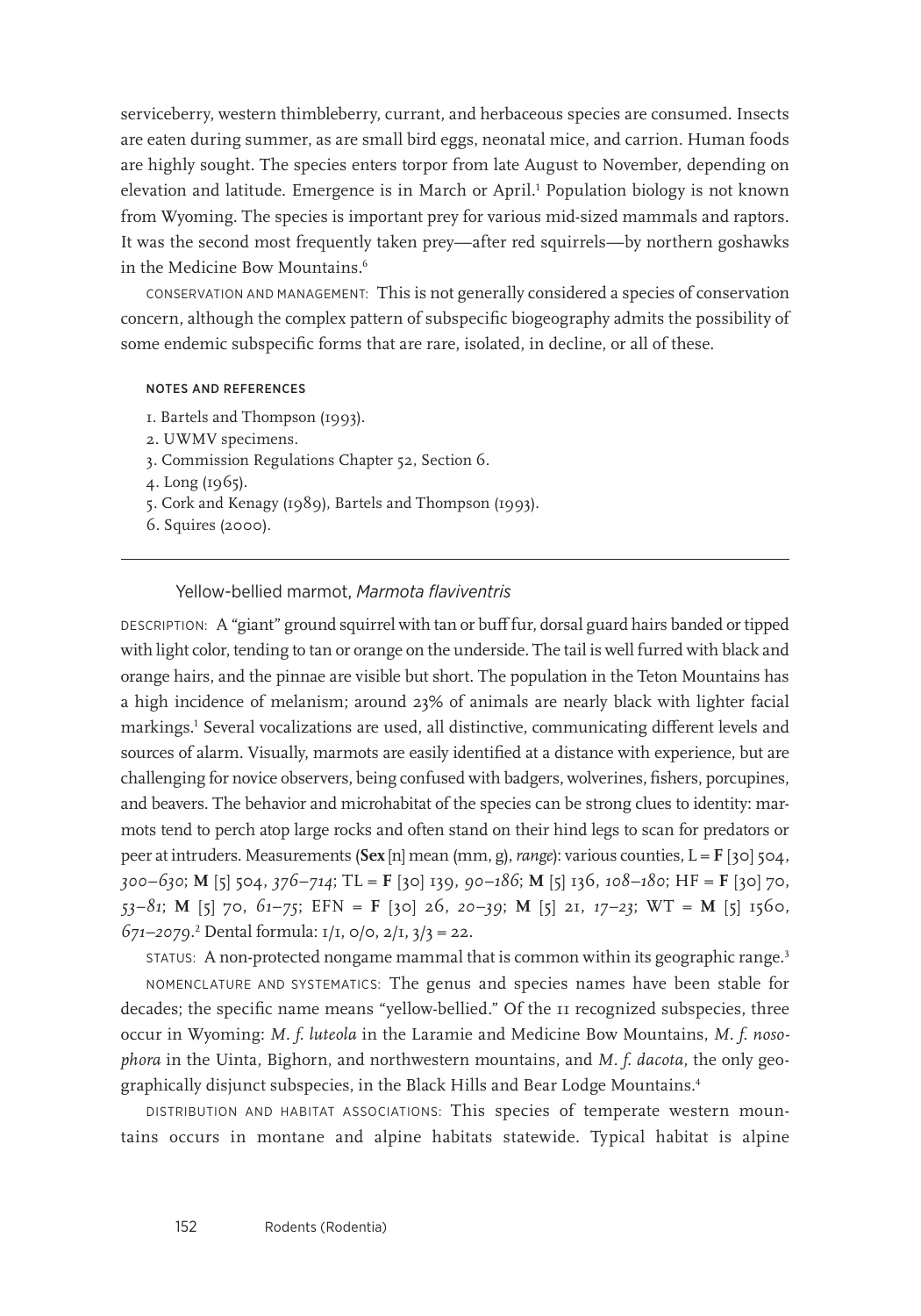

Yellow-bellied marmot with typical pelage.



Yellow-bellied marmot with the melanistic pelage common in the Teton Mountains.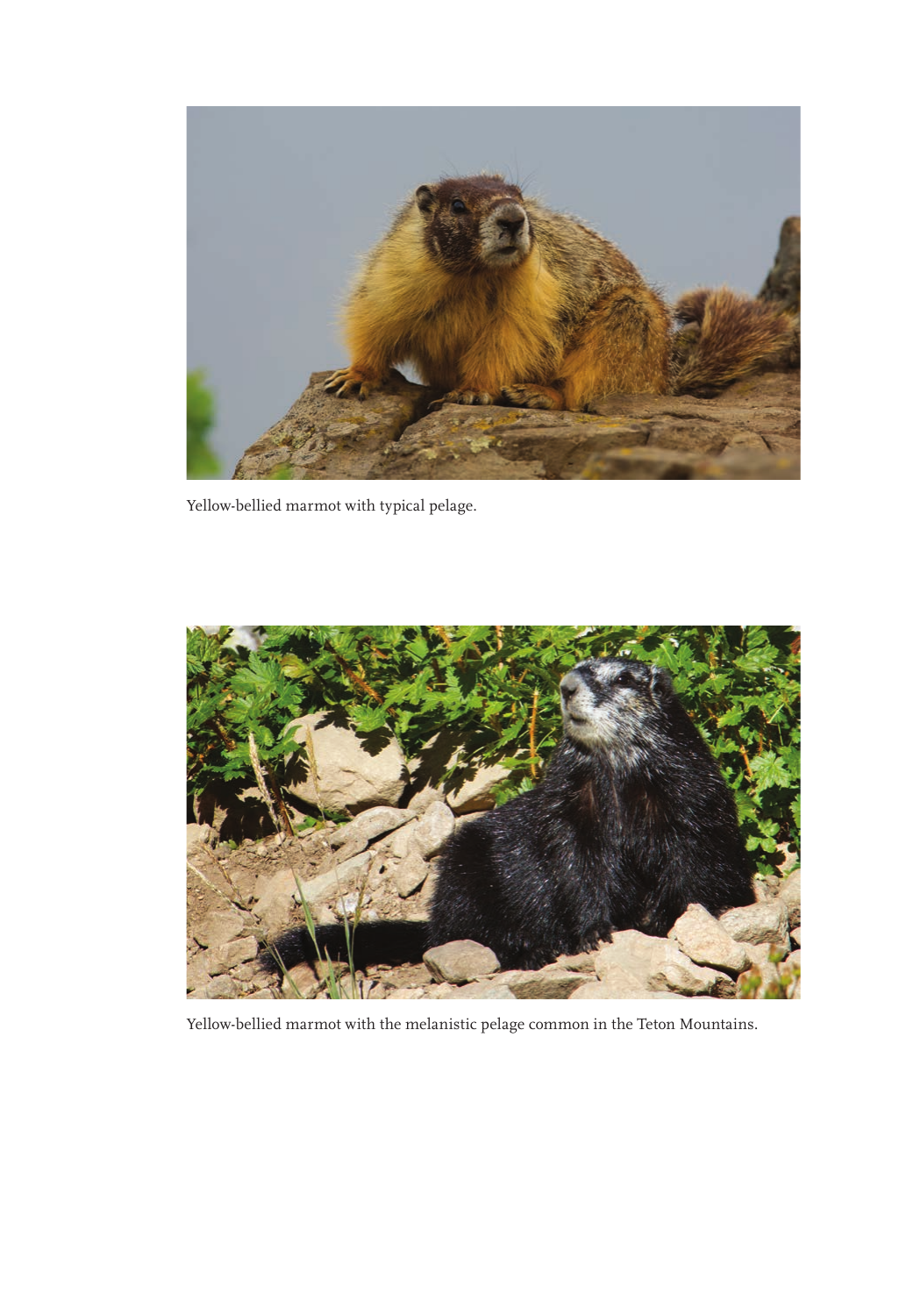



Distribution of the yellow-bellied marmot in Wyoming.

tundra or woodland edge with rock outcroppings or talus. Such features protect marmots from excavation by large digging carnivores: bears, badgers, and wolverines. Areas above and below the forest zone are used, as are forest edges, but dense forest and the interiors of woodlands are avoided. In the Great Basin, most of the marmot burrows examined in one study were within the elevation range 2100–3000 m (6900–9900 ft).5

ECOLOGY: Yellow-bellied marmots are diurnal, semi-fossorial, seasonally hibernating herbivores. Their annual pattern of activity includes emergence in late April or May, adults emerging before juveniles and males before females. Cessation of aboveground activity occurs from August to September, in roughly the same demographic order. The continuity of hibernation depends on age, with adults able to withstand prolonged torporous fasts, while juveniles must arouse to feed on vegetation when weather conditions and plant phenology allow.6 Marmots are generalist feeders, eating plants based on abundance, phenology, and defensive compounds. Most foods are grasses, forbs, or seeds.<sup>4</sup> Burrows are widely distributed across the home range and vary in function from predator escape to hibernation. Hibernation is believed to be somewhat social, as for other colonial marmots, in that adult males synchronize torpor with adult females, and mothers with offspring. But thermal energetic benefits of co-hibernation do not appear to be a benefit of such synchrony.7 The main cause of death during the active season appears to be predation; in southern Colorado predators caused 96% of summer deaths. Predators include various mammals and large raptors of montane or alpine settings, especially coyotes and badgers. In Colorado, martens caused as many deaths as black bears.<sup>8</sup> Yellow-bellied marmots in Montana were found to be the third most common prey taken by golden eagles.<sup>9</sup>

CONSERVATION AND MANAGEMENT: The species traditionally has not been a conservation concern. However, climate warming is believed to be affecting dates of emergence from hibernation at lower elevations, with animals in Gunnison County, Colorado, emerging 10–16 days earlier in 2003 than they had in early 1990s.7 In the same area over the period